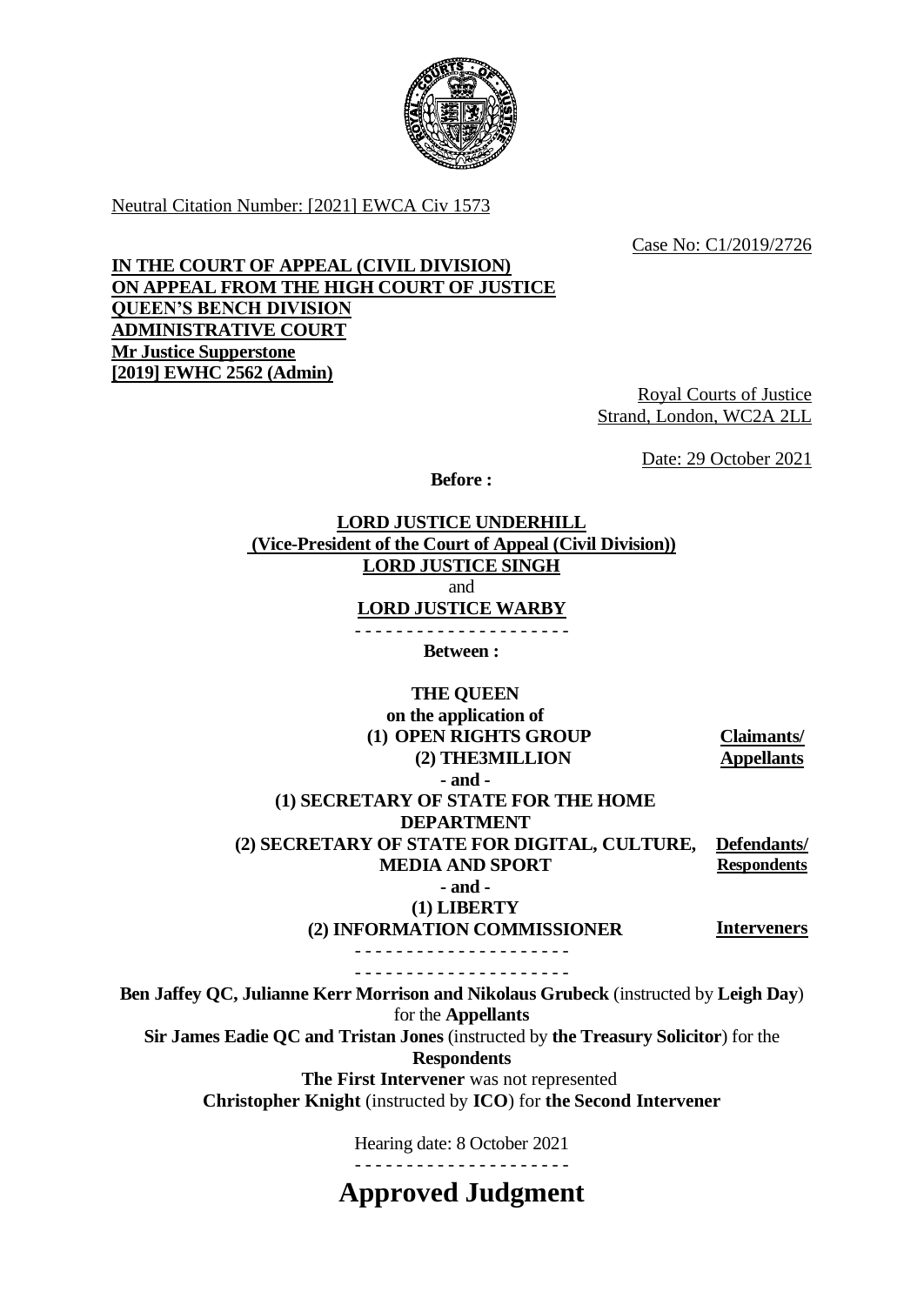*Covid-19 Protocol: This judgment was handed down remotely by circulation to the parties' representatives by email, release to BAILII and publication on the Courts and Tribunals Judiciary website. The date and time for hand-down is deemed to be 10am on Friday 29 October 2021.*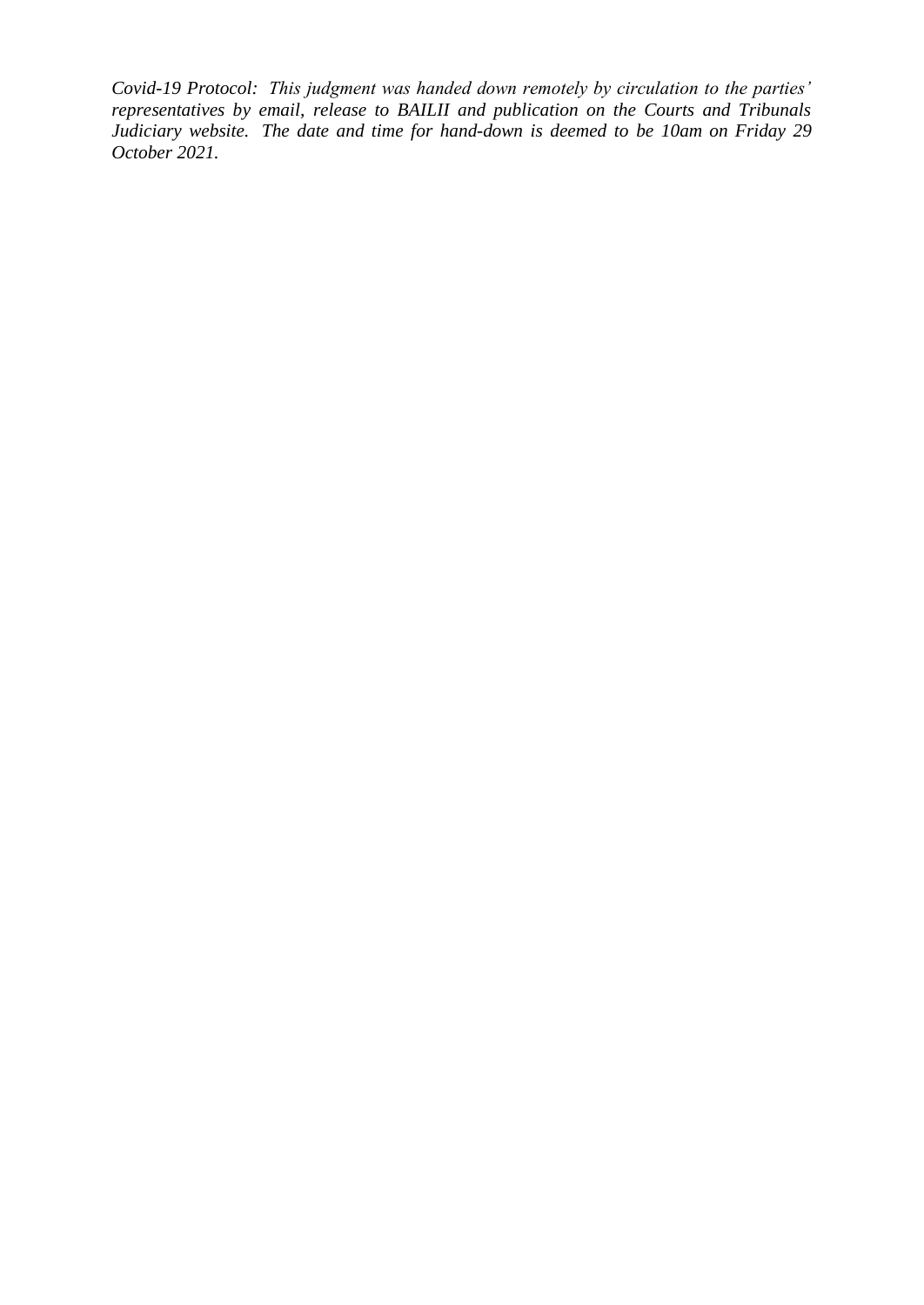# **LORD JUSTICE WARBY:**

- 1. On 26 May 2021, we allowed this appeal, holding that the "Immigration Exemption" contained in paragraph 4 of Schedule 2 to the Data Protection Act 2018 is contrary to Article 23 of the GDPR and Article 23 of the UK GDPR: [2021] EWCA Civ 800, [2021] 1 WLR 3611 ("the Main Judgment"). We did not at that stage decide what form of relief should be granted.
- 2. The claim form seeks a declaratory order, the effect of which would be to "disapply" the Immigration Exemption. But by the end of the appeal hearing it had become common ground that the issue of relief raised some sensitive and complex issues, and would need to be the subject of separate argument. So, we decided to defer a decision on that issue, inviting further submissions in the light of our reasons: see the Main Judgment [55-58].
- 3. One possibility recognised by the Court and the parties was that relief might be suspended for a period of time to allow the Government to devise and implement a legislative remedy for the deficiency we had identified. Authority for such a form of remedy can be found in the decision of the Divisional Court in *R (National Council for Civil Liberties) v Secretary of State for the Home Department and another* [2018] EWHC 975 (Admin), [2019] QB 481 (*"Liberty")* and in the jurisprudence of the CJEU, which contemplates the temporary suspension of the ousting effect of a rule of EU law: see *La Quadrature du Net and others* (Cases C-511/18, C-512/18 and C-520/18) [2021] 1 CMLR 31 (*"La Quadrature"*).
- 4. We gave directions for a further hearing, with sequential service of evidence and written submissions in the meantime. The main issues for our decision are: (1) whether we have jurisdiction to suspend relief for a period of time and, if so (2) whether and, if so, to what extent and for how long we should exercise it.
- 5. The written submissions of the parties, and of the second intervener, the Information Commissioner ("ICO"), can be summarised as follows.
- 6. The Respondents' submission is that we should not grant relief disapplying the Immigration Exemption forthwith. That is unnecessary and would have a number of undesirable consequences. Instead, the Respondents should be granted a period of grace, in accordance with the principles identified in *Liberty* and *La Quadrature.* The Respondents' proposal is to remedy the position by exercising the power conferred on the Second Respondent by s 16(1) of the DPA 2018, to make regulations adding to or varying the provisions of Schedule 2. It is not controversial before us that this is, in principle, a legitimate mechanism by which to amend the law. Indeed, the submissions for the ICO had drawn attention to this power: see the Main Judgment at [54]. But the power is subject to the affirmative resolution procedure: s 16(3). And it is said that time is required to go through all the necessary steps. The form of relief proposed was a declaration that: (a) for the reasons explained in the Court's Judgment, the Immigration Exemption is incompatible with Article 23 UK GDPR, and (b) the incompatibility must be remedied within a reasonable time, by laying an appropriate statutory instrument before Parliament by 31 January 2022.
- 7. The Appellants agree that, in the light of *Liberty* and *La Quadrature,* it is permissible in a case of this kind to withhold immediate relief. But it is submitted that the power is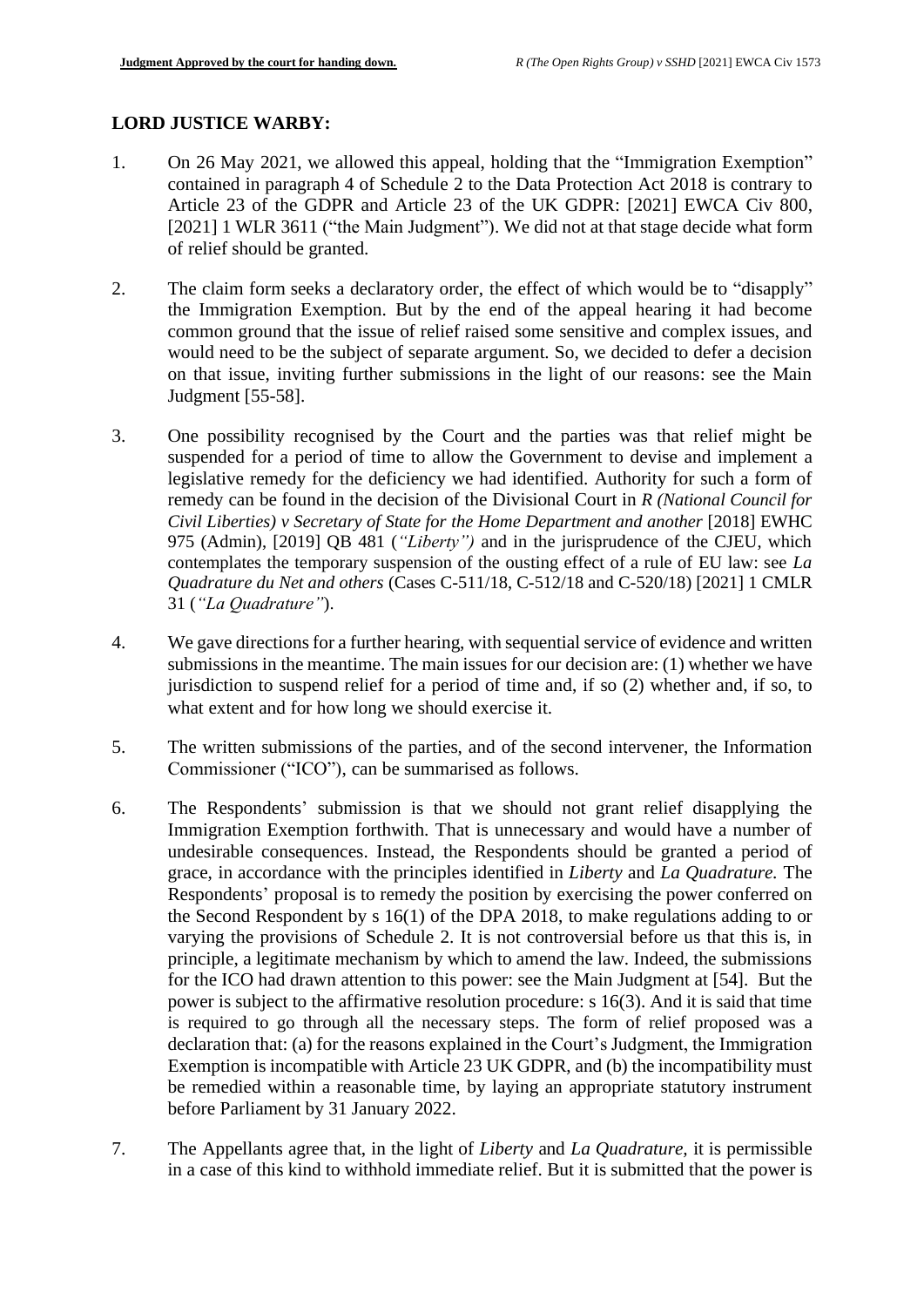narrow and circumscribed. Any alternative form of relief must be exceptional, temporary, and justified by overriding public interest considerations relating to a genuine and serious threat of interruption or harm to the public interest. The relief must also respect the essence of the right at issue. The Respondents' evidence falls far short of demonstrating that these conditions are satisfied. Any exception to the relief we grant should be limited in scope and in time. It would be wrong in principle to tie the end point to the laying of a draft Statutory Instrument. The Appellants' position, in written submissions, was that the Respondents should be given until 30 November 202l to bring new legislation into effect.

- 8. The ICO also agrees that the Court has power to grant relief of the kind proposed by the Respondents. Unsurprisingly, the ICO has raised no queries about the proposed methodology. It is submitted that in framing a suspended order we should seek to strike an appropriate balance between the relevant considerations of legal certainty, bearing in mind that the suspension of a remedy otherwise due is an exceptional course which must be properly justified and permitted only for a period which is strictly necessary. According to the ICO, an appropriate outcome would be to make an unqualified declaration of incompatibility, and an unqualified order suspending its effect until a reasonable, specified date. The date identified by the ICO is 31 December 2021.
- 9. In their written reply, the Respondents contended that if the Court imposes a final deadline then the dates suggested by the Appellants and the ICO were too early. If the Court imposed a final deadline for the law to come into force, the backstop date for this should be 21 April 2022.
- 10. By the time of the remedies hearing on Friday 8 October 2021, the issues had narrowed. Counsel were unanimous that, post-Brexit, the court can allow the Government time to correct and deal with an incompatibility of the kind that we have found. The Respondents' position on timing had shifted. They were now content to be given until 31 January 2022 to procure a change in the law, with liberty to apply for more time in the event of unexpected circumstances. Once this was made clear in oral submissions for the Respondent, the Appellants indicated in reply that this was acceptable. The only remaining issue as to scope was whether, as contended by the Appellants, the suspension should benefit only public authorities, with no suspension so far as the private sector was concerned. The Respondents, with the support of the ICO, resisted any such limitation.
- 11. The parties' partial agreement does not of course absolve us of the duty to make decisions on all the issues, which are not only matters of importance to those involved in and affected by this case; they also have wider significance. We had the benefit of detailed oral argument, to the excellence of which I would like to pay tribute.
- 12. At the end of the hearing, we had reached a clear conclusion. Given the importance to the parties of knowing the outcome promptly, we announced that we would make an order containing a declaration reflecting the Main Judgment, but suspending its effect entirely until 31 January 2022; the parties would have liberty to apply in relation to the duration of the suspension. We reserved our decision on the precise form of order, and our reasons. This judgment contains my reasons for joining in that decision and identifies the form of order that I consider appropriate.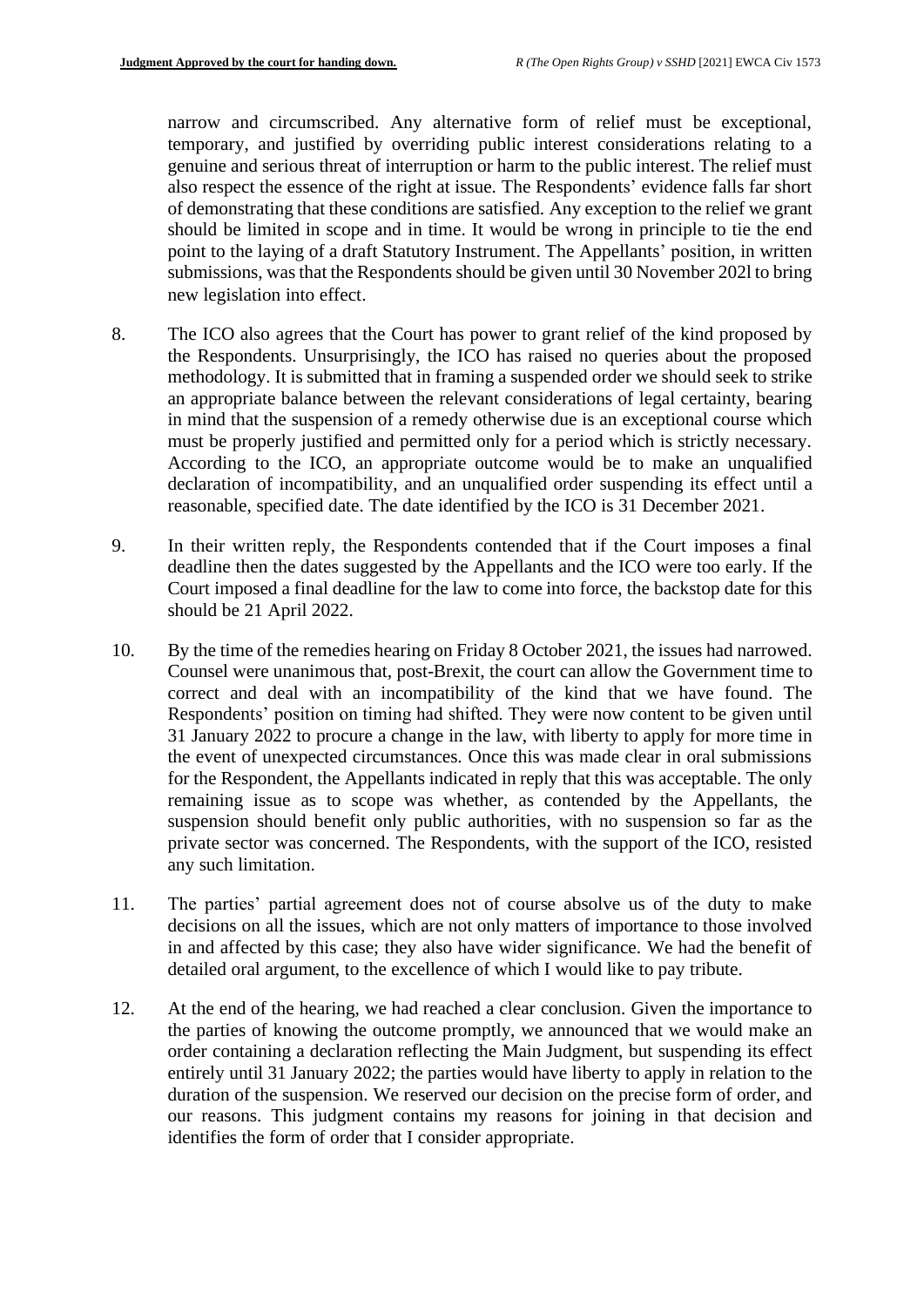## **The first issue: is there jurisdiction to suspend relief?**

- 13. This is a question of English law, but we have only been addressed on the part of English law that consists of retained EU law. That is the legal basis for our decision. This judgment should not be read as having any wider effect.
- 14. As explained in the Main Judgment at [12-13], the GDPR no longer has direct effect as EU legislation; it has been absorbed into English law as the UK GDPR. But it retains the supremacy over other domestic instruments that it enjoyed in its capacity as an EU Regulation. That means that any conflict between the GDPR and domestic legislation (including primary legislation) must be resolved in favour of the former: the domestic legislation must be overridden, treated as invalid or, in the conventional language, disapplied. That is the sole basis on which we were able to conclude that Article 23 invalidated primary legislation in the form of the Immigration Exemption.
- 15. That said, the supremacy of the UK GDPR within our post-Brexit domestic legal order does not make it constitutionally proper for an English Court to make a quashing order in respect of primary legislation. This was not an available remedy when the UK was a Member State; but the court could and where appropriate did make a declaratory judgment or order: *R v Secretary of State for Employment, ex p Equal Opportunities Commission* [1995] 1 AC 1. That is the remedy that is claimed in this case. But must the court, in such a case, inevitably make an immediately binding order? There is domestic authority to the contrary, starting before Brexit.
- 16. In *R (Chester) v Secretary of State for Justice* [2013] UKSC 63, [2014] AC 271 [72- 74], Lord Mance JSC addressed the question in the context of a claim that the domestic statutes abrogating voting rights for prisoners were inconsistent with EU Law. <sup>1</sup> The Supreme Court held that there was no inconsistency, but Lord Mance went on to consider, *obiter*, what relief would have followed if the decision had gone the other way. At [73], he rejected the submission that the Supreme Court "should simply disapply the whole of the legislative prohibition on prisoner voting … thereby making all convicted prisoners eligible to vote pending fresh legislation found to conform with European law." At [74], he pointed out that an alternative scheme that removed voting rights for some but not all convicted individuals might pass muster, and the Court was not equipped to devise such a scheme or to determine or implement the necessary practical or administrative arrangements. All of that had to be left to Parliament.
- 17. In *Liberty* it was necessary to address head on the issue of whether relief must be immediate. This was a decision of a Divisional Court, before the European Union (Withdrawal) Act 2018 ("EUWA") had been passed, and well before the consequent repeal of the European Communities Act 1972. In judicial review proceedings following the decisions of the CJEU in *Watson* [2017] QB 771 it was established that Part 4 of the Investigatory Powers Act 2016 was inconsistent with EU law (the e-Privacy Directive, 2002/58) in so far as it allowed access to retained communications data in the area of criminal justice without limiting this to the purpose of combating "serious crime", and without the safeguard of prior review by a court or independent administrative body. Communications data retained under these provisions had been

<sup>&</sup>lt;sup>1</sup> The provisions at issue were s 3 of the Representation of the People Act 1983 and s 8 of the European

Parliamentary Elections Act 2002, and Article 20(2)(b) of the Treaty on the Functioning of the European Union ("TFEU") and Article 40 of the Charter of Fundamental Rights ("the Charter").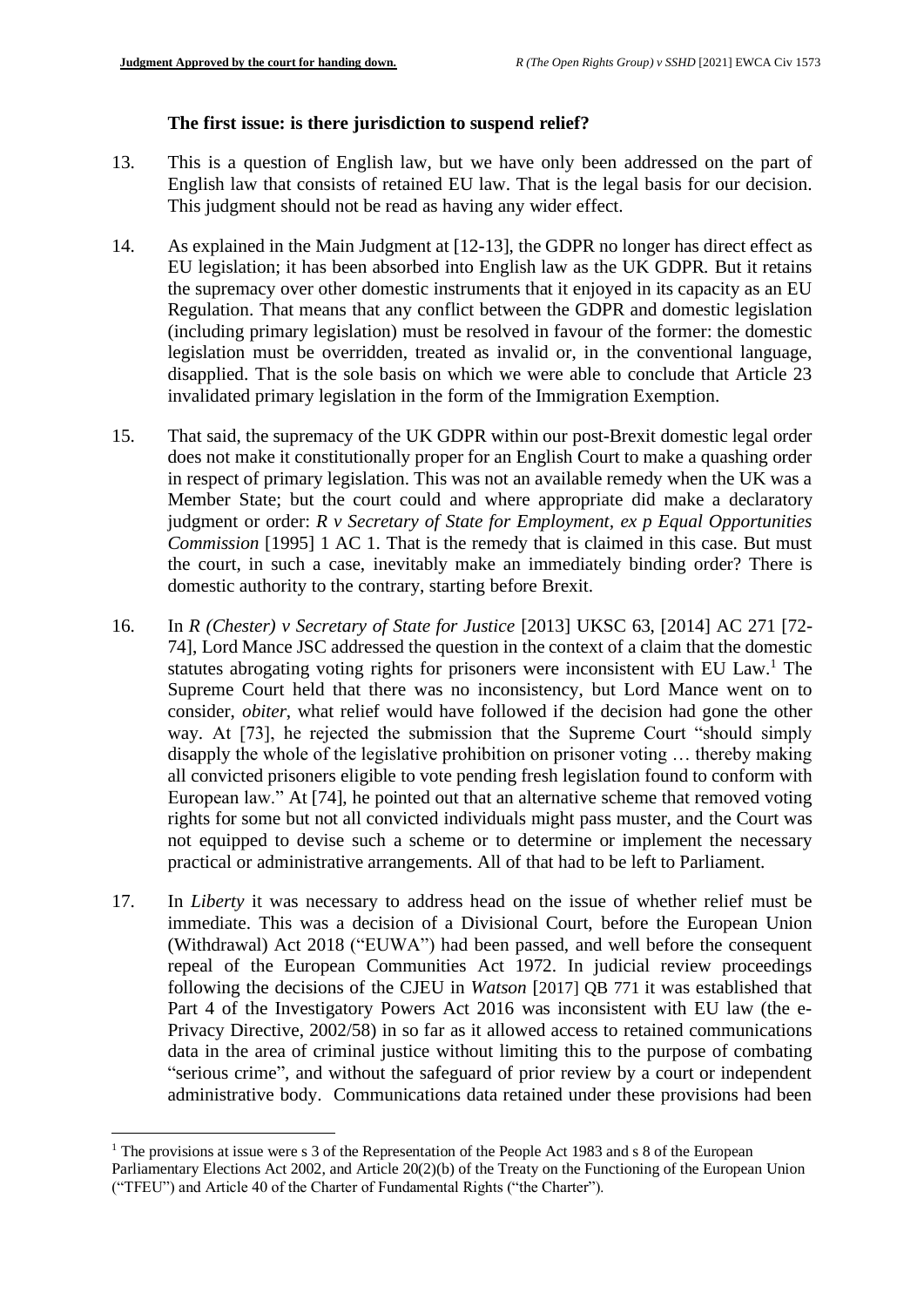central to the investigation and prosecution of crime. An order disapplying Part 4 with immediate effect would thus have had dramatic consequences for the public interest. That, it was submitted, would be "a recipe for chaos". The Court (Singh LJ and Holgate J) considered whether that was the only available relief, or whether it could and should make a declaration disapplying Part 4, suspended to allow time for the introduction of compatible legislation. The Court concluded that the latter course was both available and appropriate. It held the legislation must be amended within a reasonable time, which was specified as 1 November 2018, just over six months from the date of its judgment. It granted a declaration to that effect.

18. The Court regarded *Chester* as demonstrating that there was no automatic rule that national legislation must be immediately disapplied, once it is held or conceded that it is incompatible with EU law. What is crucial is the nature of the incompatibility. In *Liberty,* the deficiency was a want of appropriate safeguards. Thus, as in *Chester,* it was not inevitable that the entire legislative scheme must be disapplied and discarded for good. On the contrary, there clearly would be a need for an alternative scheme. The Court observed ([75]) that in those circumstances it was "unable to reach the view that, from the moment when the incompatibility was pronounced by the CJEU or when it was acknowledged by the Home Secretary the national legislation had as a matter of absolute obligation to be disapplied immediately" and held as follows:

> "76. … the appropriate and principled approach is for the court to allow both the Government and Parliament a reasonable amount of time in which they have the opportunity to enact national legislation to correct the defects which exist and which are incompatible with EU law.

….

85. … there are strong constitutional reasons, and not only practical ones, for declining to grant any order or declaration which would have the effect of immediately disapplying the provisions of Part 4 of the 2016 Act."

- 19. The question of whether relief for inconsistency can be suspended has been addressed by the Grand Chamber of the CJEU itself in three decisions since the judgment in *Liberty*: *La Quadrature, A v Gewestelijke Stedenbouwkundige Ambtenaar van het Department ruimte Vlaanderen* (Case C-24/19) [2021] CMLR 9 *("Gewestelijke"),* and *B v Latvijas Republikas Saeima* Case C-439/19, EU-C-2021-504 ("*B v Latvia"*).
- 20. In *La Quadrature*, the CJEU was concerned with national legislation requiring what it referred to as "the general and indiscriminate retention of traffic and location data," contrary to the e-Privacy Directive and the Charter. The Belgian Court asked whether a national court could, with a view to pursuing the objectives of national security and combating crime, "limit the temporal effects of a declaration of illegality" in respect of such domestic legislation. Addressing this question at [213-228], the CJEU underlined the importance of the principle of primacy of EU law. It held nonetheless that, in accordance with its earlier jurisprudence, it was open to a national court to maintain the effect of a national measure that violated a procedural obligation under EU law, such as the requirement to conduct an environmental impact assessment ("EIA"), if the maintenance of the domestic provision was "justified by overriding considerations relating to the need to nullify a genuine and serious threat of interruption in the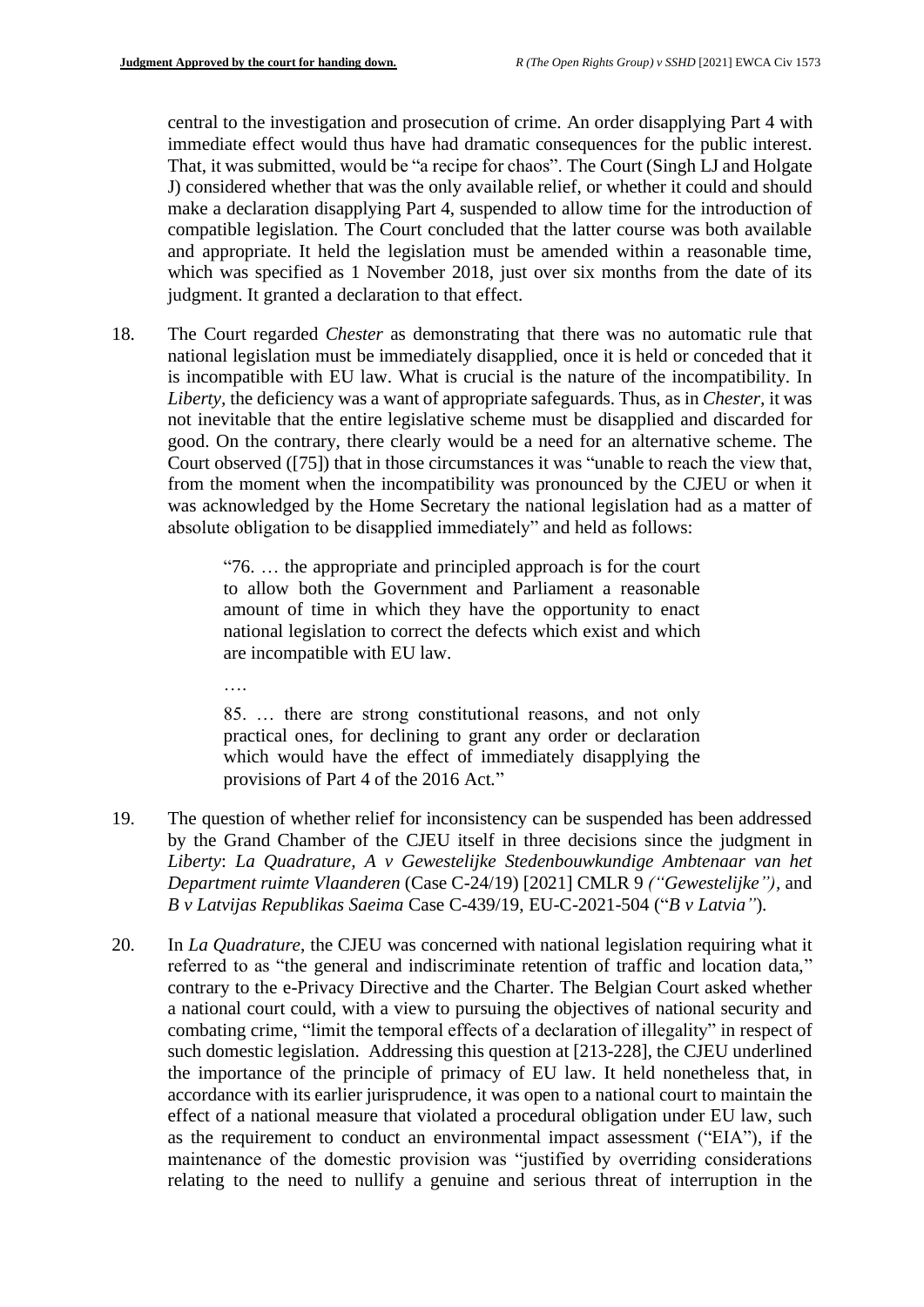…<br>…

electricity supply in the Member State concerned". The Court held, further, that the overriding or ousting effect of a rule of EU law could also be suspended temporarily in respect of a substantive legal measure, but only in exceptional cases, on the basis of overriding considerations of legal certainty ([216]), and only by the CJEU itself. On this last point the Court reasoned, at [217] that:

"The primacy and uniform application of EU law would be undermined if national courts had the power to give provisions of national law primacy in relation to EU law contravened by those provisions, even temporarily."

- 21. *Gewestelijke* was a case about planning consent for a wind farm development in Belgium. Local residents claimed an order annulling the consent on the basis that the failure of Belgian domestic law to provide for an EIA was a breach of Directive 2001/42/EU. The national court stayed the proceedings and asked the CJEU, among other things, what the legal impact on the consent would be if the claimants were right. The central issue was whether, in that case, the domestic legal order could be maintained for a period of time. The Court reiterated, at [84], [90] and [92], the principles identified above. At [94] it added that in any event the maintenance of the domestic legal measure "may last only as long as is strictly necessary to remedy the breach found". It was for the national court to determine whether the relevant tests were satisfied on the facts of the case.
- 22. *B v Latvia* was concerned with a provision of domestic law that provided for unrestricted public access to information about the penalty points imposed on individuals for driving offences. The national court referred four questions to the CJEU. The first three asked whether the regime offended the GDPR. The Court held that it did. The fourth question was whether, in that event, the primacy principle precluded the national court from deciding that, for reasons of legal certainty, the legal effects of the regime should be maintained until the date of the national court's final judgment. The Court held that, on the facts of the case, it did. The applicable principles were re-stated as follows (internal citations are omitted):

"132 … the interpretation which, in the exercise of the jurisdiction conferred on it by Article 267 TFEU, the Court gives to rules of EU law clarifies and defines the meaning and scope of those rules as they must be or ought to have been understood and applied from the time of their entry into force. It is only exceptionally that the Court may, in application of the general principle of legal certainty inherent in the EU legal order, be moved to restrict for any person concerned the opportunity of relying on a provision which it has interpreted with a view to calling into question legal relationships established in good faith. Two essential criteria must be fulfilled before such a limitation can be imposed, namely that those concerned should have acted in good faith and that there should be a risk of serious difficulties.

135. By virtue of the principle of primacy of EU law, rules of national law, even of a constitutional order, cannot be allowed to undermine the unity and effectiveness of EU law … Even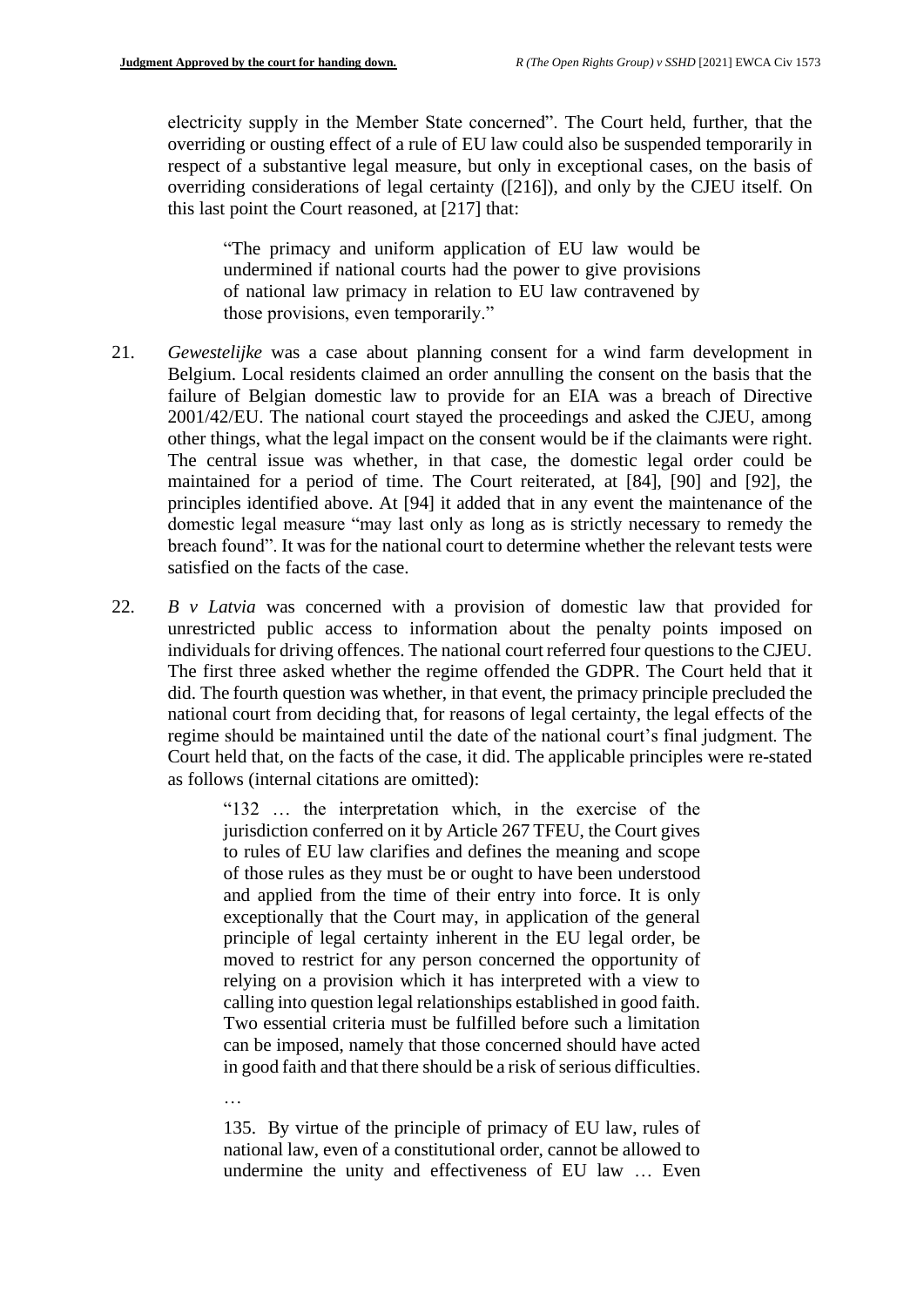assuming that overriding considerations of legal certainty are capable of leading, by way of exception, to a provisional suspension of the ousting effect which a directly applicable rule of EU law has on national law that is contrary thereto, the conditions of such a suspension can be determined solely by the Court …"

- 23. The status of these CJEU decisions post-Brexit is clear enough. Parliament has made detailed provision about the matter, in s 6 of EUWA and in The European Union (Withdrawal) Act 2018 (Relevant Court) (Retained EU Case Law) Regulations 2020, SI 2020 No 1525 ("the Regulations"). For present purposes, the key points can be summarised in this way.
	- (1) A UK court must now decide any question as to the validity, meaning or effect of any retained EU law for itself: it is no longer possible to refer any matter to the CJEU: EUWA s  $6(1)(b)$ .
	- (2) But the general rule is that the court must decide any such question in accordance with any retained case law and any retained general principles of EU law that are relevant: EUWA s 6(3). "Retained EU case law" and "retained general principles" mean principles laid down and decisions made by the CJEU before IP completion day.
	- (3) When it comes to principles laid down or decisions made by the CJEU after IP completion day, the court is not bound (EUWA  $s$  6(1)) but "may have regard" to them (EUWA  $s$  6(2)).
	- (4) The position is different in a "relevant court", which includes the Court of Appeal. Subject to an exception that does not apply here, a relevant court is not absolutely bound by any retained EU case law: EUWA s 6(4)(ba) and Regulations 1 and 4. It can depart from that law; but the test to be applied in deciding whether to do so is "the same test as the Supreme Court would apply in deciding whether to depart from the case law of the Supreme Court": EUWA 6(5A)(c) and Regulation 5.
	- (5) The test the Supreme Court applies is the one laid down by the House of Lords in its *Practice Statement* [1966] 1 WLR 1234, when Lord Gardiner LC said this:

"Their Lordships regard the use of precedent as an indispensable foundation upon which to decide what is the law and its application to individual cases. It provides at least some degree of certainty upon which individuals can rely in the conduct of their affairs, as well as a basis for orderly development of legal rules.

Their Lordships nevertheless recognise that too rigid adherence to precedent may lead to injustice in a particular case and also unduly restrict the proper development of the law. They propose, therefore, to modify their present practice and, while treating former decisions of this House as normally binding, to depart from a previous decision when it appears right to do so.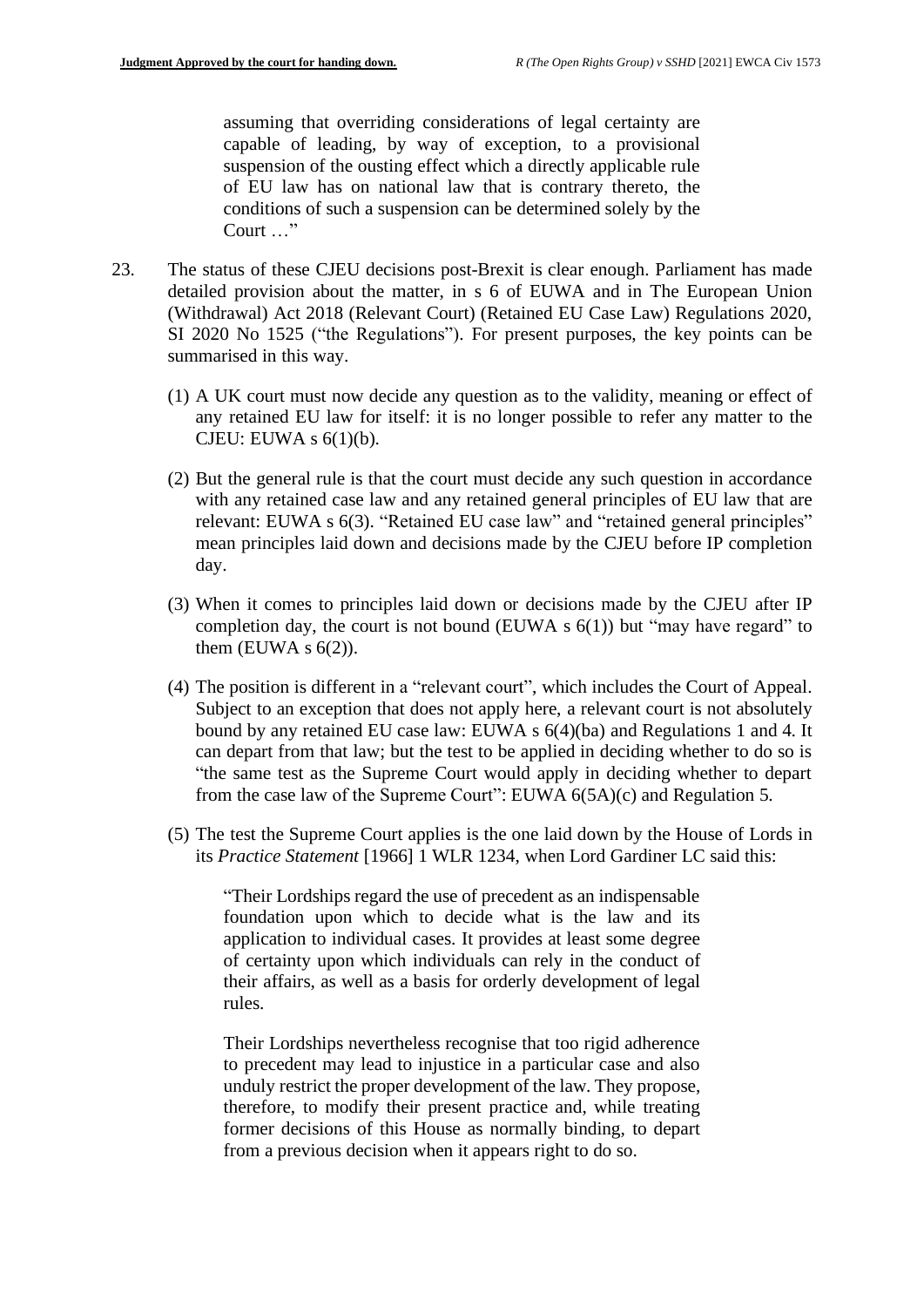In this connection they will bear in mind the danger of disturbing retrospectively the basis on which contracts, settlements of property and fiscal arrangements have been entered into and also the especial need for certainty as to the criminal law.

This announcement is not intended to affect the use of precedent elsewhere than in this House."

- 24. *La Quadrature* and *Gewestelijke* were decided before IP completion day. We are not absolutely bound by them, but we should decide this case in accordance with the principles they set out, unless we think it right to depart from those cases for the reasons set out by Lord Gardiner. *B v Latvia* was decided after IP completion day, so we can "have regard" to it.
- 25. So much for the status of these cases as authority. The more difficult question is how they should be applied in a jurisdiction over which the CJEU no longer has any authority. This might not be a particularly difficult issue if we were persuaded by the Respondents' argument that the retained law that falls to be "disapplied" in this case falls into the category of "procedural" measures. The case law is clear: the effect of such measures can properly be suspended by a national court, albeit in limited circumstances. But I do not consider that line of reasoning is properly open to us. The Immigration Exemption is not a departure from some merely procedural regime. It plainly involves a derogation from fundamental rights to data privacy and data protection. So we have to confront the question of what rule should be applied where domestic legislation is inconsistent with a substantive provision of retained EU law.
- 26. There appear to be three main options available to us. One is to hold that since the power to suspend relief in respect of substantive laws that is identified in *La Quadrature*  and *Gewestelijke* is one that can only be exercised by the CJEU, it cannot be exercised at all in this jurisdiction. An alternative would be what one might call "the Regulation 5 approach": to apply the principles laid down in the 1966 Practice Statement and depart from the CJEU case-law, holding that the power which, in that jurisprudence, is reserved to the CJEU should now be treated as available to at least some UK Courts. A third option is the one principally contended for by the parties and the ICO in this case: to follow and apply the CJEU jurisprudence as to the existence and limits of the power to suspend, but not that aspect of the case-law that reserves the exercise of that power to the European Court.
- 27. I would reject the first option. This would be an unduly mechanistic and literal approach, tending to subvert rather than promote the legal policy that underlies this aspect of the CJEU jurisprudence. It seems to me that when it comes to the issue of suspending substantive EU law the *ratio decidendi* of *La Quadrature* and the other cases cited has two distinct elements. These may be summarised as follows: (1) where a subsidiary rule of (national) law is inconsistent with a dominant rule of (EU) law and must therefore be overridden, there must be a judicial power to delay the implementation of the dominant rule, where that is necessary for compelling reasons of legal certainty; but (2) in the interests of legal certainty, that judicial power must be reserved to the CJEU. This way of putting it highlights the fact that the imperative that underlies each element of the *ratio* is the same: the preservation of legal certainty. A slavishly literal application of the second element of the *ratio* would defeat the first. This would undermine the law by removing from the judicial armoury a power that is,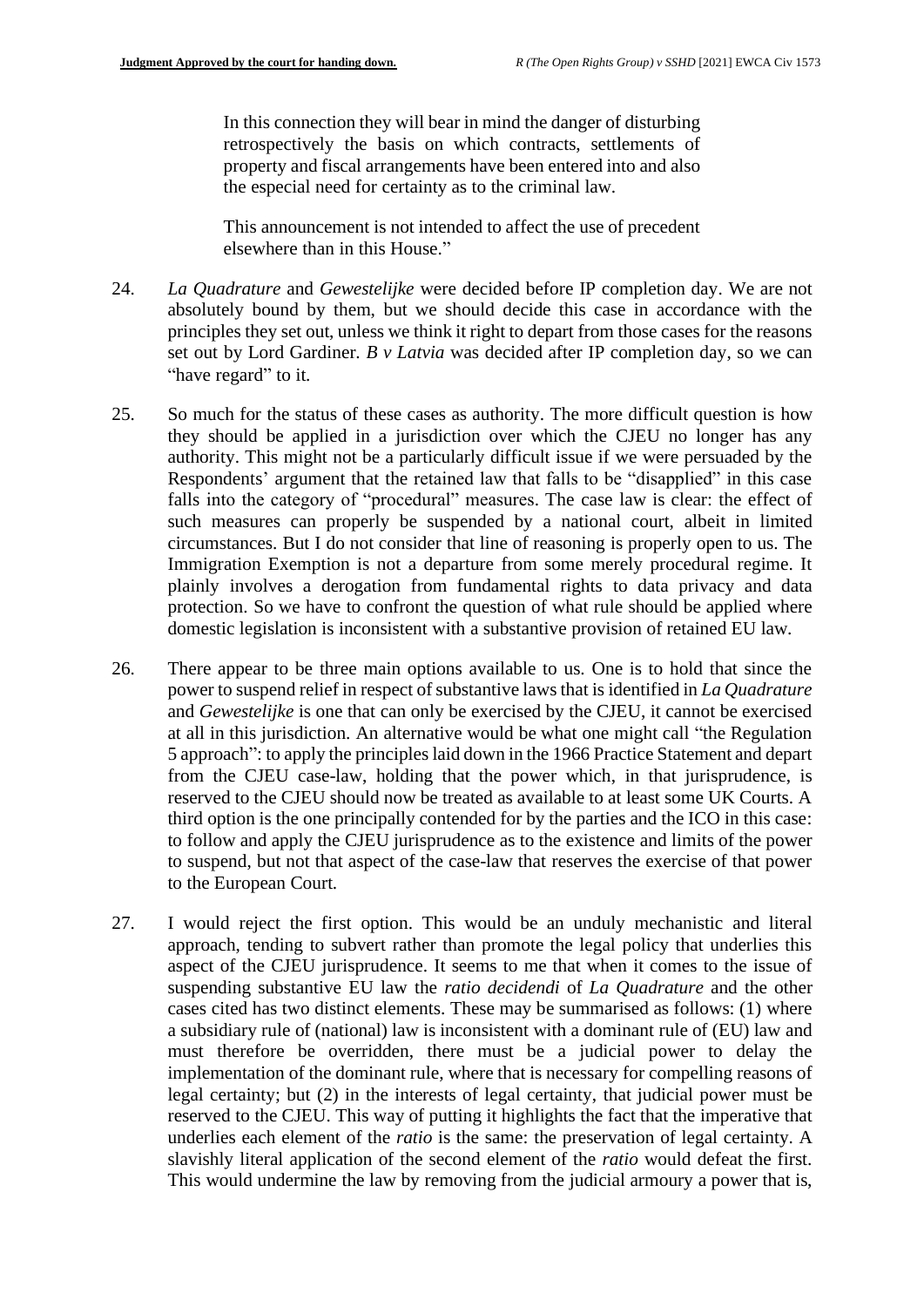by definition, essential. Such an outcome would be paradoxical and, in my judgment, plainly wrong.

- 28. To avoid that outcome I would, if necessary, adopt the Regulation 5 approach, and depart from this second element of the CJEU jurisprudence. The aim of doing so would be to retain the crucial first element, and thus enable a court to perform one of its essential tasks: averting legal disorder. This would not represent a departure from precedent that would disturb settled expectations of the kinds referred to by Lord Gardiner. But, in my view, that course is not in truth necessary. For my part, I think the same result can be achieved in a more satisfactory way, if we recognise that the second element of the CJEU jurisprudence is simply incapable of direct transposition into the domestic legal order as it now stands.
- 29. Within the scheme of EU law, the CJEU is supreme. To ensure the law is interpreted and applied uniformly across the Union, questions of EU law that are unclear are not decided by national courts but referred to the CJEU for authoritative resolution. Today, the CJEU holds no sway in English law. It is not possible to refer a question of retained EU law to Luxembourg. But the matter goes further than that. The EU structure has no analogue within our domestic system of courts and tribunals. We have different means of ensuring the uniform and consistent interpretation and application of the law. In our system, as a rule, courts and tribunals at all levels are duty bound to decide legal issues on which there is no precedent that binds them. Our Supreme Court is a final court of appeal, not a court to which inferior courts and tribunals refer a question without first deciding it. In such a system, there is no need nor any reason to adopt the principle that reserves the power to suspend to the supreme judicial authority. Indeed, it seems to me that the second element of the CJEU decisions is incapable of application here. On this analysis, there is no question of departing from retained EU law; the principle in question has not been retained because it cannot be translated. And on this analysis any first instance court or tribunal can, in principle, suspend relief.
- 30. There would also be a logical symmetry if this approach is adopted. The issue of potential disapplication of legislation, even primary legislation, because it is incompatible with EU law may arise in any court or tribunal. Such issues have arisen in the past, for example in employment tribunals. Now that such lower courts and tribunals cannot make a reference to the CJEU, it would make sense if they could in principle exercise the power of suspension (in suitable cases) rather than having to disapply the legislation with immediate effect.
- 31. For these reasons, I would hold that this Court has the power identified in the CJEU jurisprudence: to delay or suspend the implementation of a dominant rule of (retained) EU law, and the consequent disapplication of an inconsistent domestic provision. My preferred route to that conclusion is the third of the options identified above. But because I think that either of the two routes just discussed is available to us it is not necessary to reach a definitive conclusion on the matter, and I think it better not to do so.
- 32. The circumstances in which this power can be exercised, and its limits or parameters, are indicated in CJEU jurisprudence which can be transposed into domestic law without difficulty and from which I see no need or reason to depart. *La Quadrature* makes clear that the power is limited to permitting a temporary suspension, and should be exercised only exceptionally, on the basis of "overriding considerations of legal certainty". Put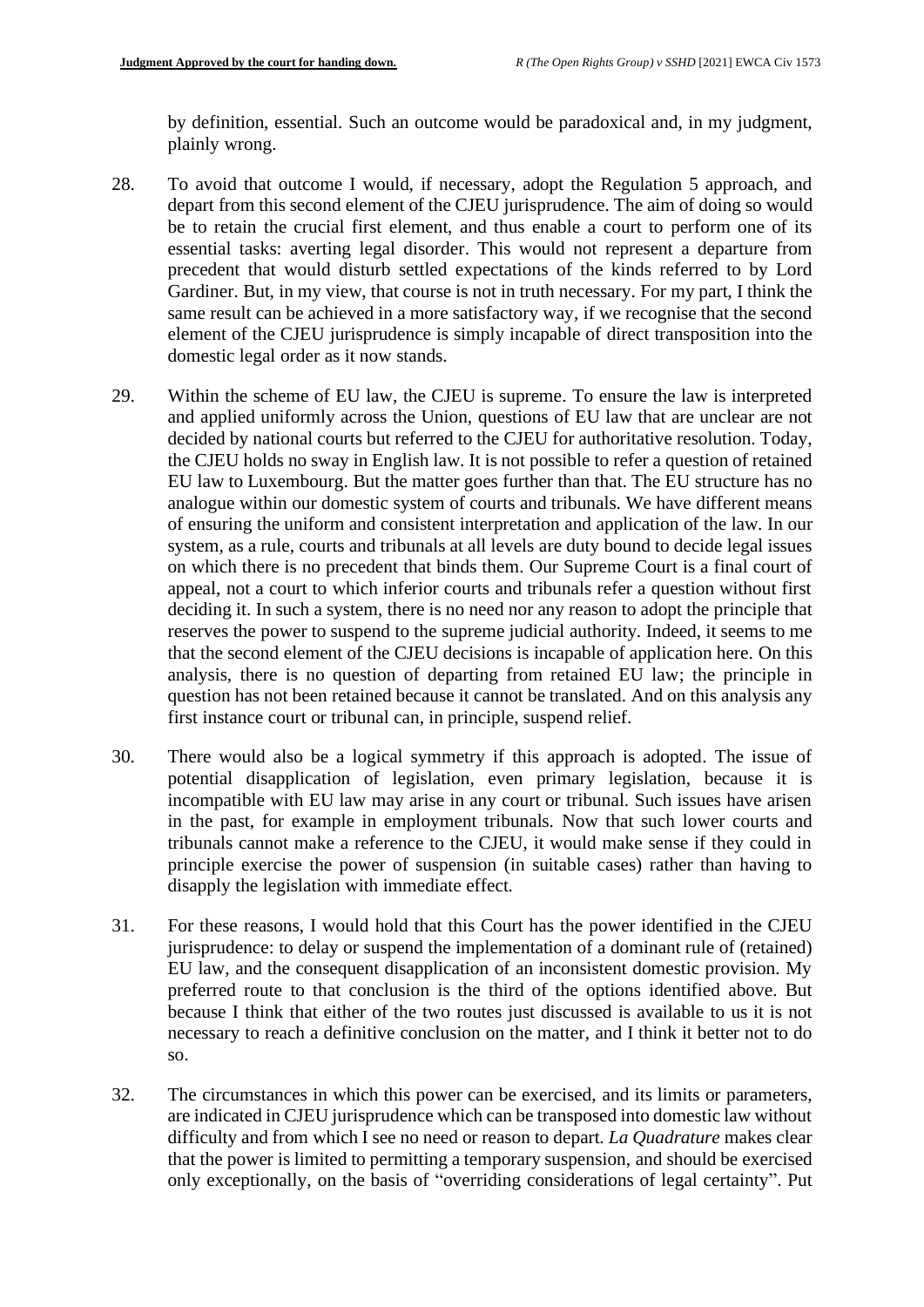another way the interests of legal certainty must be so compelling that it is necessary for them to take priority over the need to implement the dominant legal provision, and disapply the subordinate law. The strictness of this test reflects the key point, that any suspension represents a disapplication of legal rights which the legislature has conferred on natural or legal persons.

33. It follows that not only the decision to suspend but also the duration of any suspension needs clear justification. As the Divisional Court observed in *Liberty* [93]: "it would not be just or appropriate for the Court simply to give the Executive a carte blanche to take as long as it likes in order to secure compliance with EU law. The continuing incompatibility … needs to be remedied within a reasonable time." *Gewestelijke*  elaborates on this point. It emphasises the need to minimise the interference with the normal order of things by ensuring that any suspension lasts no longer than is "strictly necessary". I take this to mean that, in a case such as this one, it is not enough that the government would find it convenient to have more time, or that the period sought would be reasonable from an administrative point of view. The court must be satisfied that the period of suspension imposed is really needed, to avoid legal uncertainty. *B v Latvia*  adds two criteria which are persuasive and which I would accept: that it must be shown that the party concerned (here, the Government) has acted in good faith and that immediate disapplication would cause "serious difficulties".

#### **The second issue: how, if at all, should the jurisdiction be exercised?**

- 34. There is no doubt as to the good faith of the Respondents. We were satisfied that the other criteria I have listed were met in this case. My reasons are these.
- 35. As Sir James Eadie submitted, there is nothing in the UK GDPR that precludes the use of a legislative exemption serving the same purpose as the Immigration Exemption. We have held that the exemption is an unauthorised derogation from the UK GDPR because it does not contain specific provisions corresponding with the mandatory requirements of Article 23(2), and therefore omits the necessary substantive and procedural safeguards. This is therefore a case akin to *Chester* and *Liberty,* where the reality is that the legislative scheme needs reconstruction not complete demolition.
- 36. I would accept that it is likely that a regime can be devised that serves at least some of the purposes of the Immigration Exemption but does contain the safeguards required by Article 23(2). I accept also that the Respondents' aim is to devise and implement such a regime. It is obvious that this process is bound to take some time. It requires careful thought at the policy level, legal input, and Parliamentary time.
- 37. If we made an order with immediate effect the law as declared by us would not be the law as stated on the face of the DPA 2018. It would be highly undesirable, in my view, for such a disconnect to exist at all, or for more than a very short period. The rights conferred by the DPA are important rights. Compelling considerations of legal certainty support a suspension, so that the law as written on the statute book complies with the law as declared in the case law.
- 38. Immediate disapplication of the Immigration Exemption would, as the Appellants concede, cause serious practical difficulties at least in the short term. The evidence demonstrates that the Immigration Exemption has been and still is extensively relied on by the Home Office: see the Main Judgment at [16-17]. The circumstances that give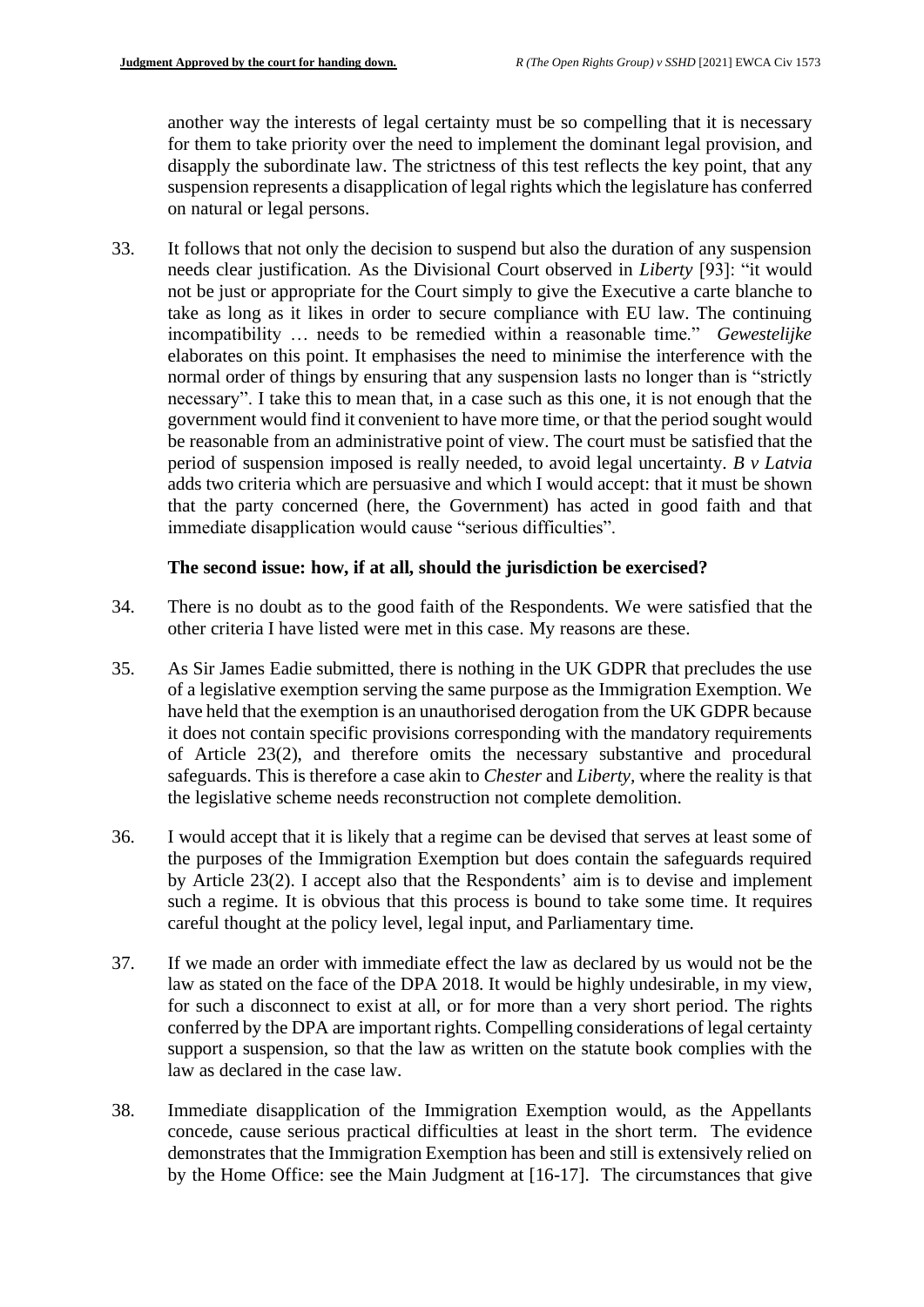rise to reliance on this exemption may on occasion, perhaps very often, entitle the respondents to rely on other exemptions; there may well be overlaps of this kind. But to require the Respondents to review cases without regard to the Immigration Exemption would be hugely disruptive. In my judgment, the extent and significance of such disruption lends convincing support to the case for overriding, for a period of time, the substantive rights at issue.

- 39. It is obvious, also, that the reasoning of the Main Judgment could have implications for other exemptions provided for in Schedule 2 to the DPA 2018. It is eminently desirable in the interests of legal certainty that the respondents should have time to consider whether any and if so what amendments may be needed to other provisions.
- 40. All of these factors point strongly to a real need for a suspension of some kind, for some period of time. I consider they amount to the kind of overriding considerations referred to by the CJEU. That brings me to the questions of the duration and scope of the suspension.

### How long?

- 41. We know that Government is able to formulate policy and implement it via wideranging and detailed statutory instruments at speed, where necessary. If there were ever doubt about that, the experience of recent years has demonstrated it very clearly. The need to devise a reconstituted scheme of exemption to replace Schedule 2 of the DPA 2018 falls far short of an emergency on the scale of the Covid-19 pandemic. But it is clear law that the Government must show that the temporary continuation of an inconsistent law is really needed in the interests of legal certainty. The whole period of delay that is proposed must be justified to that standard. Against that background of principle the respondents' initial approach was, in my judgment, far too relaxed. Indeed, the very fact that they have managed to amend their proposals so significantly could be thought to demonstrate as much.
- 42. The Respondents' eventual concessions make it unnecessary to go into fine detail about the background and the pros and cons of their earlier proposals. It is worth noting a few points, nonetheless. First, the chronology. The Main Judgment was handed down on 26 May 2021. On 30 June 2021, the Respondents filed written submissions on relief and the first witness statement of Christophe Prince, Director of the Data and Identity Directorate in the Home Office. On 21 and 23 July 2021, the Appellants filed their written submissions, accompanied by the witness statement of Sahdya Darr. The submissions of the intervener, the ICO followed on 20 August 2021, and on 3 September 2021, the Respondents filed written reply submissions. These were accompanied by a second witness statement of Mr Prince.
- 43. The Respondents' evidence identified the need for an elaborate process involving, by my count, no fewer than 12 separate stages, each requiring its own time slot. By early September, over 3 months after our judgment, little of this had been accomplished. The Respondents had got as far as sending instructions to statutory drafting lawyers. The timetable then proposed would not have yielded up a draft statutory instrument before the end of January 2022, and no guarantee was being offered as to when the legislation would be in place. Of course, the Parliamentary process involves many competing priorities, all jostling for a position at the head of the queue. But the argument that the respondents were not in control of the process was unconvincing, given that in our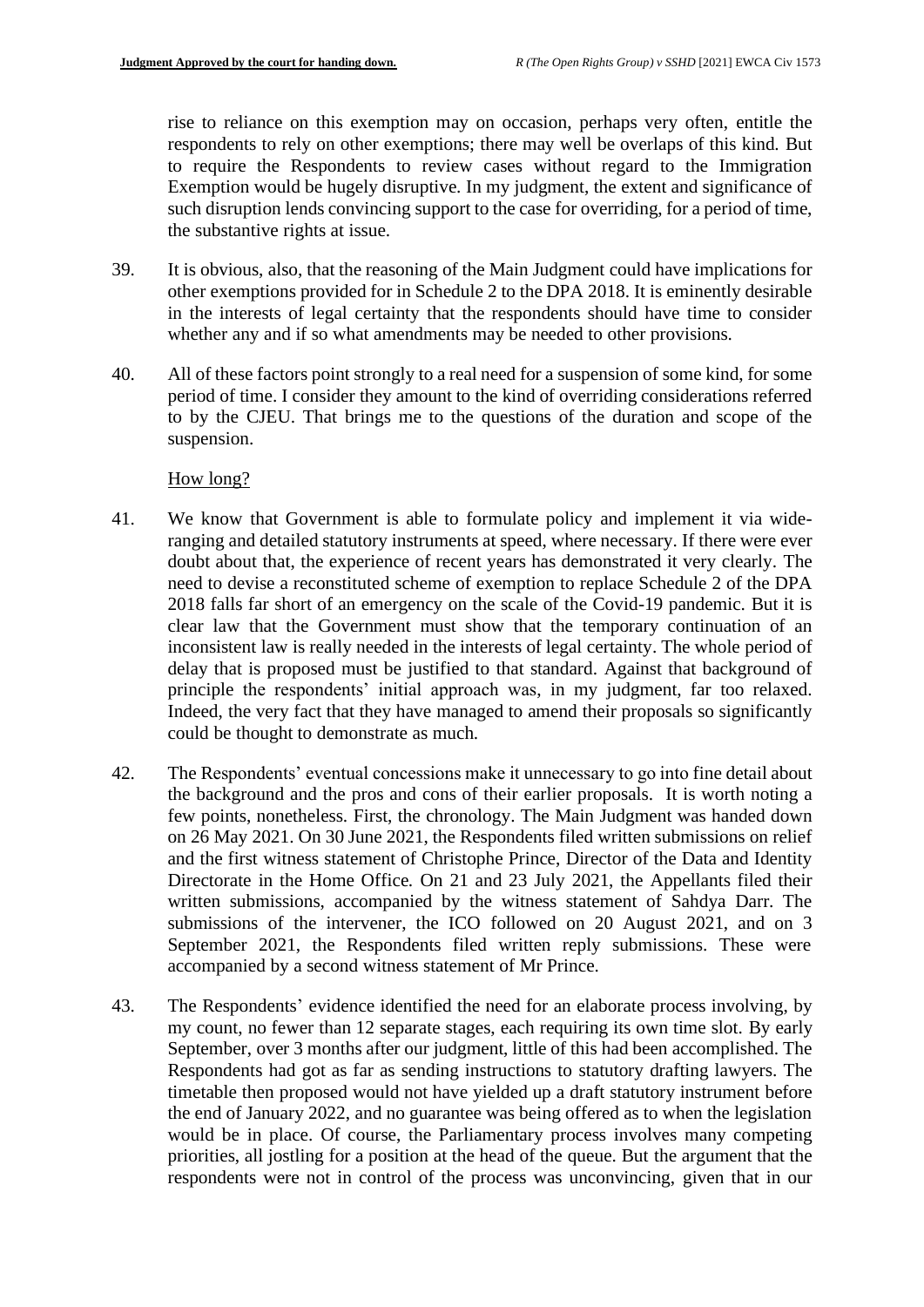system the Government has practical control over the Parliamentary timetable. As Mr Prince observed, there were Parliamentary recesses in September and November 2021. But these were of limited relevance, when the process was progressing so slowly. The long-stop of April 2022 that was rather grudgingly put forward would have given the Respondents the best part of 11 months from the date of judgment.

- 44. I would not have been persuaded that this relatively leisurely pace was compatible with the requirement of "strict necessity" identified in the authorities. It would have stood in stark contrast to the position in *Liberty*, where the task to be undertaken included the creation of an entirely new public body, and the period allowed was little over 6 months.
- 45. The Respondents had evidently anticipated that this might well be the view of the Court. In his closing submissions Sir James Eadie identified four main steps that remained to be carried out, and gave estimates of the time needed to complete them. These were: (1) Finalisation of the draft statutory instrument, involving submission to the Office of Parliamentary Counsel, and a period for reflection; this was said to need 3 weeks; (2) statutory consultation with the ICO pursuant s 182(2) of the DPA 2018, which was said to require 7 to 10 days; (3) first Parliamentary stage, involving scrutiny of the draft by the Joint Committee on Statutory Instruments ("JCSI"), an essential feature of the affirmative resolution procedure; the estimate for that was a further 2-3 weeks; (4) the formal Parliamentary processes, by which the SI would be laid, scrutinised again by the JCSI, and then presented to both Houses; this process, including any debate, would usually take some 6-8 weeks. The proposal was to lay an SI in mid-December, with the law coming into effect at the end of January 2022.
- 46. I suspect that if the Respondents had acted with a greater sense of urgency in the wake of the Main Judgment, this could all have been accomplished sooner than that. But it must be acknowledged that this is a greatly compressed timetable, when compared with the Respondents' initial proposal. Ultimately, I find this new case on timing sufficiently convincing. I agree with Mr Jaffey for the Appellants and Mr Knight for the ICO that the period of suspension ultimately proposed is a justifiable one.

#### Complete or partial suspension?

- 47. The remaining issue is a narrow but significant one. The Appellants and the ICO accept, and I agree, that a compelling case has been made out for suspending the impact of our decision on the public sector until the end of January 2022. Mr Jaffey argues, however, that there should be no such suspension so far as the private sector is concerned, because the evidence and argument placed before us do not show that the standard of strict necessity is met in that respect. This approach is resisted by the Respondents, supported in this respect by the ICO.
- 48. It is true that we have little if any evidence that is clearly directed to the question of how the wholesale disapplication of the Immigration Exemption would affect private sector operations. But I do not agree with the Appellants' submission, for five main reasons.
- 49. First, although in formal terms the Respondents bear the burden of persuading us of the need for a suspension I am not so sure they bear the legal burden of demonstrating that suspension must be wholesale, across the board. The issue does not appear to be addressed anywhere in the authorities. I feel some disquiet about discriminating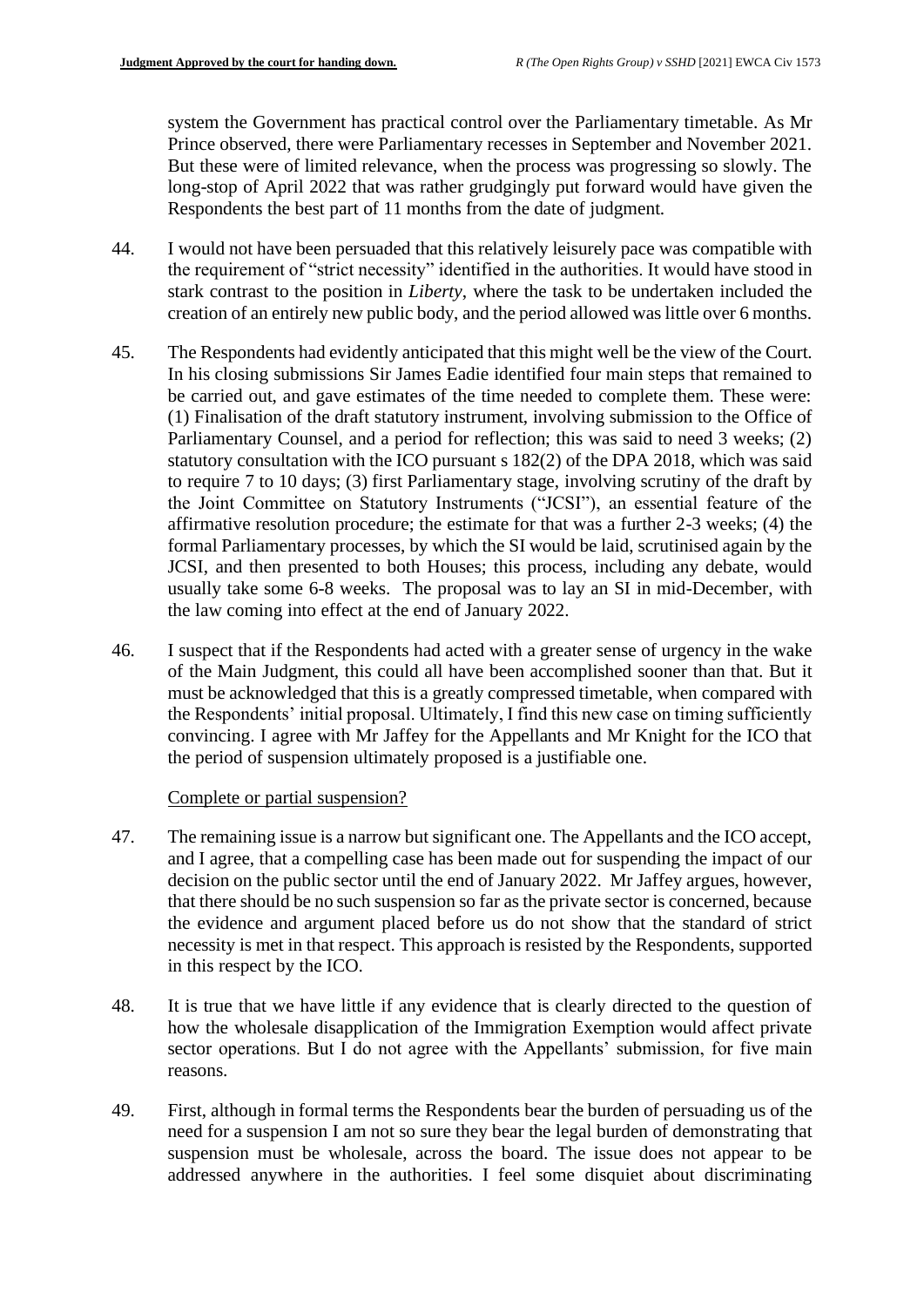between the public and private sectors in the way suggested by the Appellants, without an evidential foundation.

- 50. Secondly, and in any event, I am not convinced that the Respondents need to adduce evidence. We know that in the area of immigration control Parliament has progressively imposed significant legal responsibilities on private sector actors, such as employers, landlords, and transport operators. I think we can reliably infer that a major shift in the law would cause significant disruption for the private sector. We can infer, further, that many who would bear the burden of this are small and medium-sized enterprises without ready access to specialist legal advice. And it is not to be ignored that we are talking of impacts on a private sector disrupted and weakened by the major impact of the Covid pandemic.
- 51. Thirdly, I believe that compelling considerations of legal certainty militate against a partial re-write of this aspect of the law. This approach would result in two different regimes: the statutory regime as enacted, which would remain in force so far as the public sector is concerned; and a regime for the private sector which did not conform with the law as it appears on the statute book. I am not entirely convinced by Mr Jaffey's submission that a clear and satisfactory boundary line can be drawn between the public and private sector for these purposes, by resorting to the Schedule to the Freedom of Information Act.
- 52. To my mind, these three considerations collectively carry a good deal of weight the second and third especially so.
- 53. The fourth point is perhaps less weighty but still one of importance, in my opinion. The point is linked to each of the first three. Our decision is that (a) the intention of Parliament, as expressed in Article 23(2) of the UK GDPR, was not given effect when the Immigration Exemption was enacted; (b) for that reason the Immigration Exemption cannot stand and must be overridden; but (c) the demands of legal certainty make it necessary for the court to stay its hand and allow the Government and Parliament time to correct the errors in the DPA 2018 before we give formal effect to our conclusion, and declare the Immigration Exemption invalid. To hand back overall legislative responsibility to Parliament whilst making an immediate declaration in respect of the entire Exemption, but limited to its effect on one sector of society, would be a constitutional novelty in domestic terms. There appears to be no precedent for this in the jurisprudence of the CJEU. To adopt, in a slightly different context, what the Divisional Court said in *Liberty* at [76-77]*,* "these are deep constitutional waters in which the courts of this country have been and still are feeling their way ... [and] should proceed with great caution."
- 54. The fifth and final consideration is that whilst the rights to data privacy and data protection with which we are concerned are important, indeed fundamental, we must consider the factual context. We are proposing to suspend our declaratory order for a period of a few months. The material before us does not suggest that this is an interference so important and significant as to make it necessary to go down this novel procedural avenue.